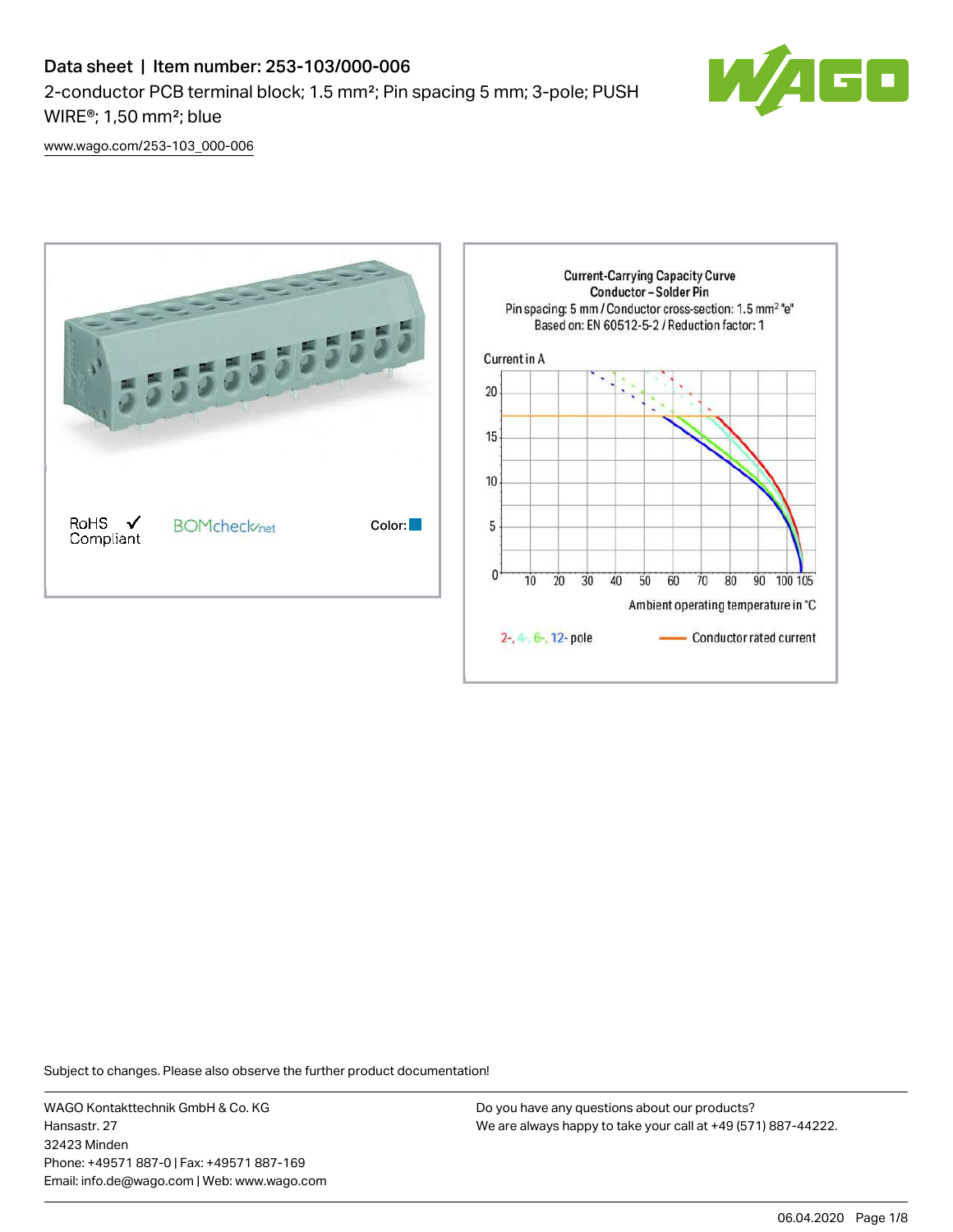



## Item description

- PCB terminal strips with screwdriver-actuated PUSH WIRE® termination  $\blacksquare$
- $\blacksquare$ Double-conductor connection provides top-entry (vertical) and/or side-entry (horizontal) wiring
- $\blacksquare$ Push-in termination of solid conductors
- $\blacksquare$ Double entries for power supply and potential distribution

# Data

## Electrical data

### Ratings per IEC/EN 60664-1

| Ratings per                     | IEC/EN 60664-1 |
|---------------------------------|----------------|
| Rated voltage (III / 3)         | 320 V          |
| Rated impulse voltage (III / 3) | 4 kV           |
| Rated voltage (III / 2)         | 320 V          |

Subject to changes. Please also observe the further product documentation!

WAGO Kontakttechnik GmbH & Co. KG Hansastr. 27 32423 Minden Phone: +49571 887-0 | Fax: +49571 887-169 Email: info.de@wago.com | Web: www.wago.com Do you have any questions about our products? We are always happy to take your call at +49 (571) 887-44222.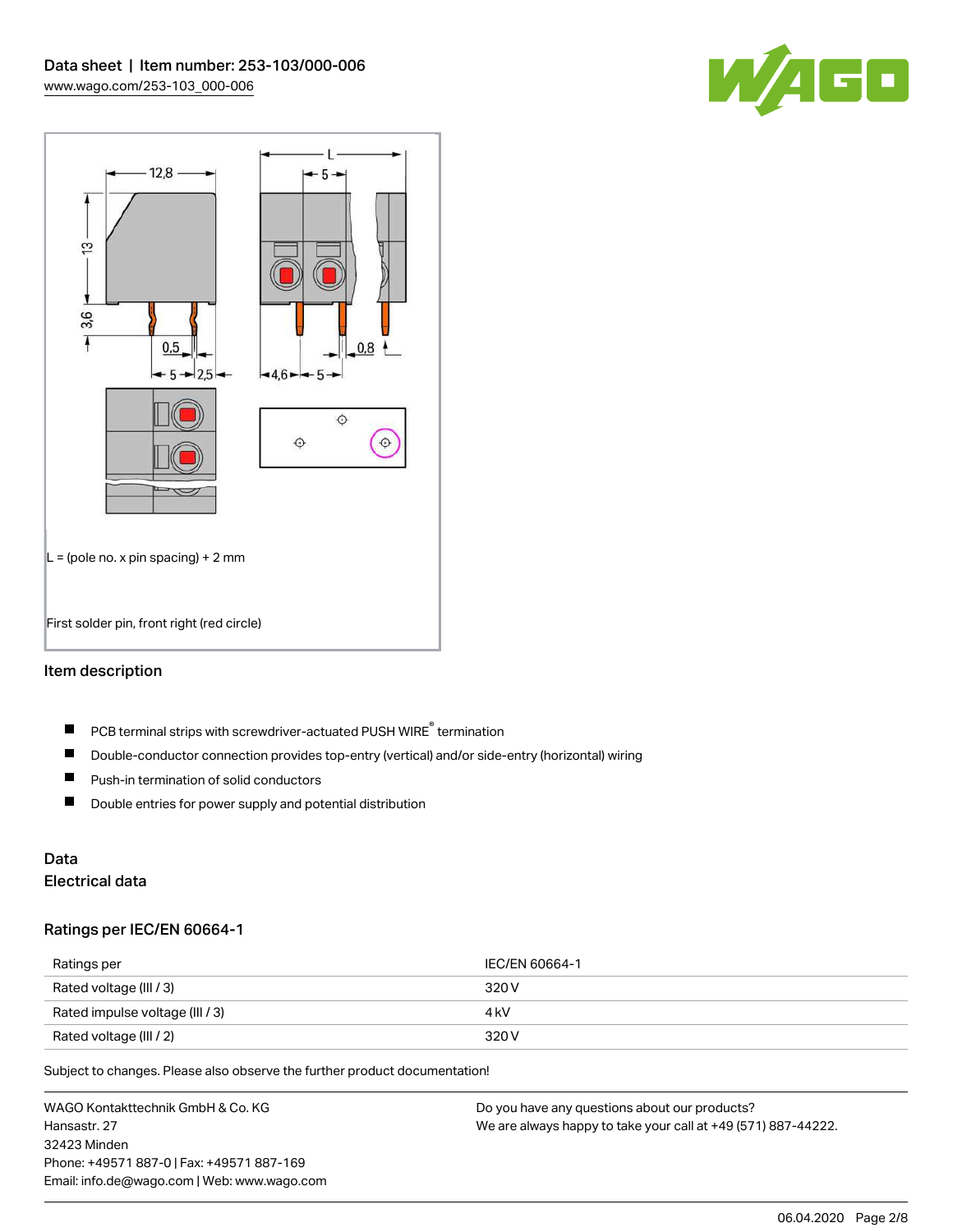[www.wago.com/253-103\\_000-006](http://www.wago.com/253-103_000-006)



| Rated impulse voltage (III / 2) | 4 kV                                                      |
|---------------------------------|-----------------------------------------------------------|
| Rated voltage (II / 2)          | 630 V                                                     |
| Rated impulse voltage (II / 2)  | 4 kV                                                      |
| Rated current                   | 17.5A                                                     |
| Legend (ratings)                | (III / 2) ≙ Overvoltage category III / Pollution degree 2 |

## Approvals per UL 1059

| Rated voltage UL (Use Group B) | 300 V          |
|--------------------------------|----------------|
| Rated current UL (Use Group B) | 8 A            |
| Rated voltage UL (Use Group D) | 300 V          |
| Rated current UL (Use Group D) | 8 A            |
| Approvals per                  | <b>UL 1059</b> |

## Approvals per CSA

| Rated voltage CSA (Use Group B) | 300 V |
|---------------------------------|-------|
| Rated current CSA (Use Group B) | 8 A   |
| Rated voltage CSA (Use Group D) | 300 V |
| Rated current CSA (Use Group D) | 8 A   |

## Connection data

| Connection type (1)                           | PUSH WIRE <sup>®</sup> connection                    |
|-----------------------------------------------|------------------------------------------------------|
| Connection technology                         | PUSH WIRE®                                           |
| Number of connection points (connection type) | 1                                                    |
| Actuation type                                | Operating tool                                       |
| Solid conductor                               | $0.51.5$ mm <sup>2</sup> / 20  16 AWG                |
| Strip length                                  | 8,5  9,5 mm / 0.33  0.37 inch                        |
| Note (strip length)                           | 7  8 mm / 0.28  0.31 inch (for wiring on both sides) |
| Conductor entry angle to the PCB              | $0^{\circ}$                                          |
| No. of poles                                  | 3                                                    |
| Connection type (2)                           | PUSH WIRE <sup>®</sup> connection                    |
| Connection technology 2                       | PUSH WIRE®                                           |
| Number of connection points                   | 1                                                    |
| Solid conductor (2)                           | $0.51.5$ mm <sup>2</sup> / 20  16 AWG                |
| Strip length (2)                              | 8.5  9.5 mm / 0.33  0.37 inch                        |
| Note (strip length) 2                         | 7  8 mm / 0.28  0.31 inch (for wiring on both sides) |
| Conductor entry angle to the PCB 2            | 90°                                                  |

Subject to changes. Please also observe the further product documentation!

WAGO Kontakttechnik GmbH & Co. KG Hansastr. 27 32423 Minden Phone: +49571 887-0 | Fax: +49571 887-169 Email: info.de@wago.com | Web: www.wago.com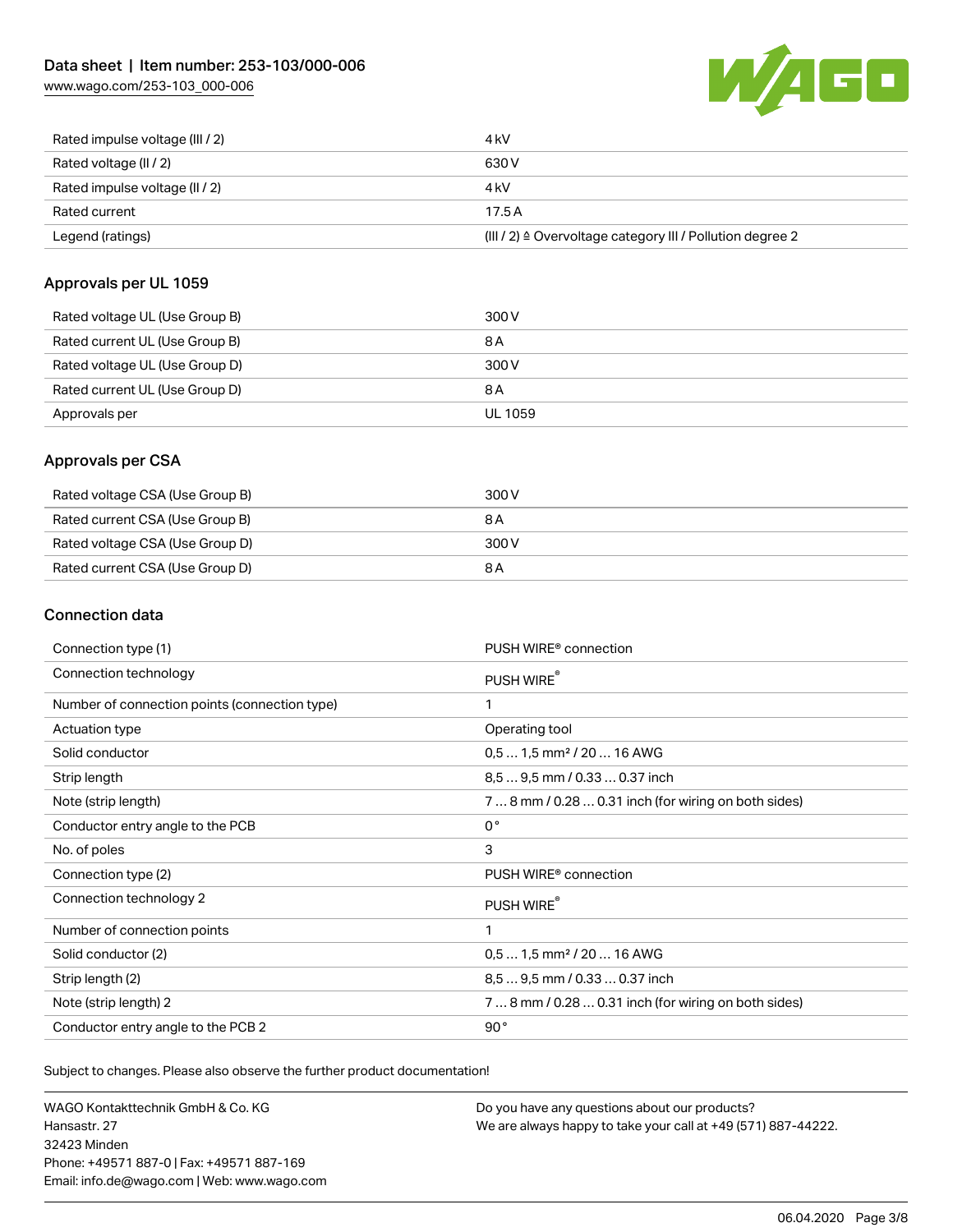[www.wago.com/253-103\\_000-006](http://www.wago.com/253-103_000-006)



| Total number of connection points |  |
|-----------------------------------|--|
| Total number of potentials        |  |
| Number of connection types        |  |
| Number of levels                  |  |

## Geometrical Data

| Pin spacing                       | 5 mm / 0.197 inch    |
|-----------------------------------|----------------------|
| Width                             | 17 mm / 0.669 inch   |
| Height                            | 16,6 mm / 0.654 inch |
| Height from the surface           | 13 mm / 0.512 inch   |
| Depth                             | 12,8 mm / 0.504 inch |
| Solder pin length                 | 3.6 <sub>mm</sub>    |
| Solder pin dimensions             | $0.5 \times 0.8$ mm  |
| Drilled hole diameter (tolerance) | 1 1 $(0.1)$ mm       |

## PCB contact

| PCB contact                         | тнт                                        |
|-------------------------------------|--------------------------------------------|
| Solder pin arrangement              | over the entire terminal strip (staggered) |
| Number of solder pins per potential |                                            |

## Material Data

| Color                       | blue                                  |
|-----------------------------|---------------------------------------|
| Material group              |                                       |
| Insulating material         | Polyamide 66 (PA 66)                  |
| Flammability class per UL94 | V <sub>0</sub>                        |
| Clamping spring material    | Chrome nickel spring steel (CrNi)     |
| Contact material            | Electrolytic copper $(E_{\text{Cl}})$ |
| Contact plating             | tin-plated                            |
| Fire load                   | 0.061 MJ                              |
| Weight                      | 2.8g                                  |
|                             |                                       |

### Environmental Requirements

| Limit temperature range | $-60+105 °C$ |
|-------------------------|--------------|
|-------------------------|--------------|

Subject to changes. Please also observe the further product documentation!

WAGO Kontakttechnik GmbH & Co. KG Hansastr. 27 32423 Minden Phone: +49571 887-0 | Fax: +49571 887-169 Email: info.de@wago.com | Web: www.wago.com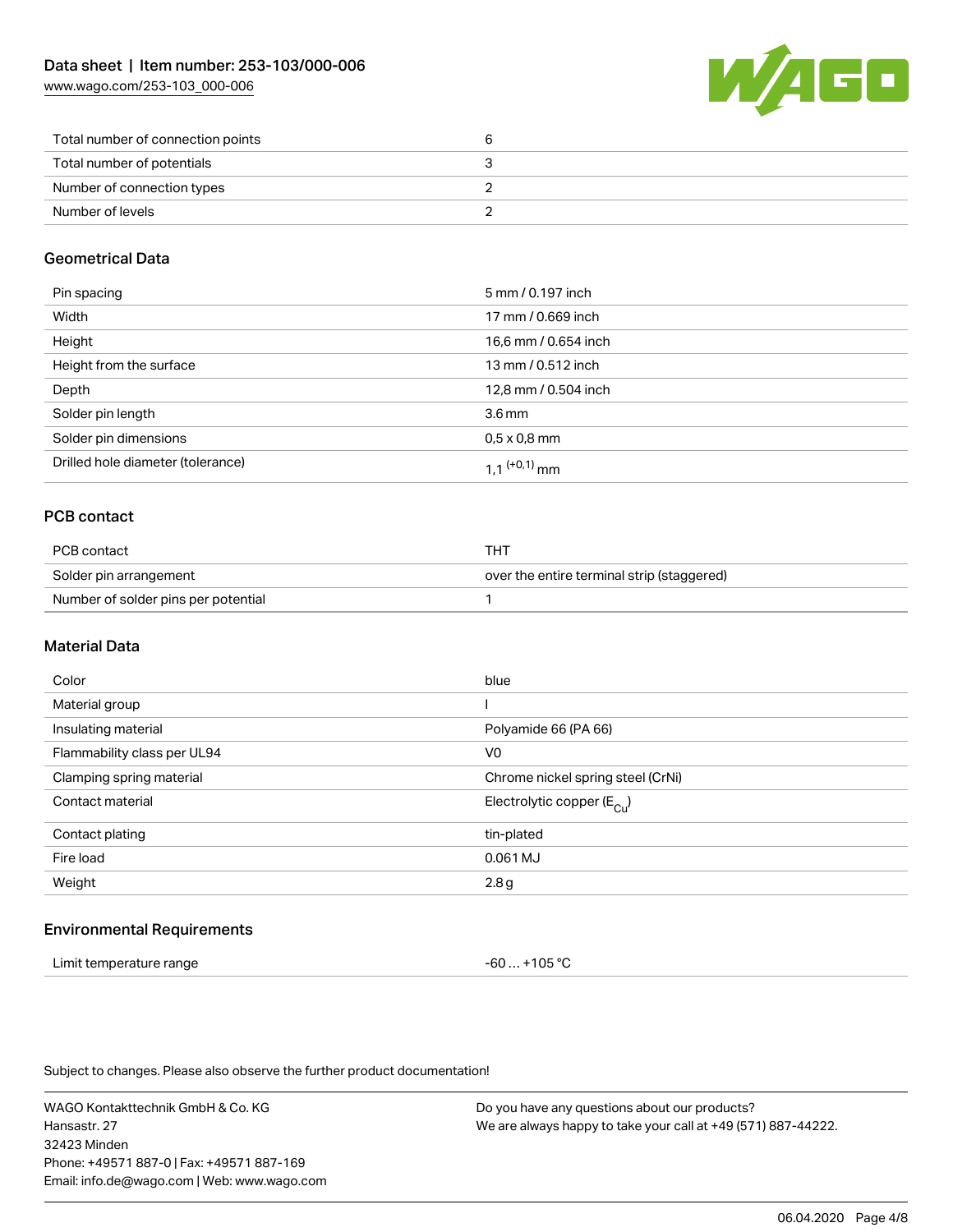

#### Commercial data

| Packaging type     | <b>BOX</b>    |
|--------------------|---------------|
| Country of origin  | <b>CH</b>     |
| GTIN               | 4044918689212 |
| Customs Tariff No. | 85369010000   |

#### Approvals / Certificates

#### UL-Approvals

| Logo                                     | Approval                                | <b>Additional Approval Text</b> | Certificate<br>name |
|------------------------------------------|-----------------------------------------|---------------------------------|---------------------|
| $\boldsymbol{\mathcal{H}}$ <sup>ne</sup> | cURus<br>Underwriters Laboratories Inc. | <b>UL 1059</b>                  | E45172<br>sec. 6    |
| P.                                       | UL<br>UL International Germany GmbH     | <b>UL 1977</b>                  | E45171              |

### **Counterpart**

## Compatible products

#### Marking accessories

| Item no.: 210-332/500-202<br>Marking strips; as a DIN A4 sheet; MARKED; 1-16 (160x); Height of marker strip: 3 mm; Strip length 182<br>mm; Horizontal marking; Self-adhesive; white  | www.wago.com/210-332<br>/500-202 |
|--------------------------------------------------------------------------------------------------------------------------------------------------------------------------------------|----------------------------------|
| Item no.: 210-332/500-204<br>Marking strips; as a DIN A4 sheet; MARKED; 17-32 (160x); Height of marker strip: 3 mm; Strip length<br>182 mm; Horizontal marking; Self-adhesive; white | www.wago.com/210-332<br>/500-204 |
| Item no.: 210-332/500-205<br>Marking strips; as a DIN A4 sheet; MARKED; 1-32 (80x); Height of marker strip: 3 mm; Strip length 182<br>mm; Horizontal marking; Self-adhesive; white   | www.wago.com/210-332<br>/500-205 |
| Item no.: 210-332/500-206<br>Marking strips; as a DIN A4 sheet; MARKED; 33-48 (160x); Height of marker strip: 3 mm; Strip length<br>182 mm; Horizontal marking; Self-adhesive; white | www.wago.com/210-332<br>/500-206 |

Subject to changes. Please also observe the further product documentation!

WAGO Kontakttechnik GmbH & Co. KG Hansastr. 27 32423 Minden Phone: +49571 887-0 | Fax: +49571 887-169 Email: info.de@wago.com | Web: www.wago.com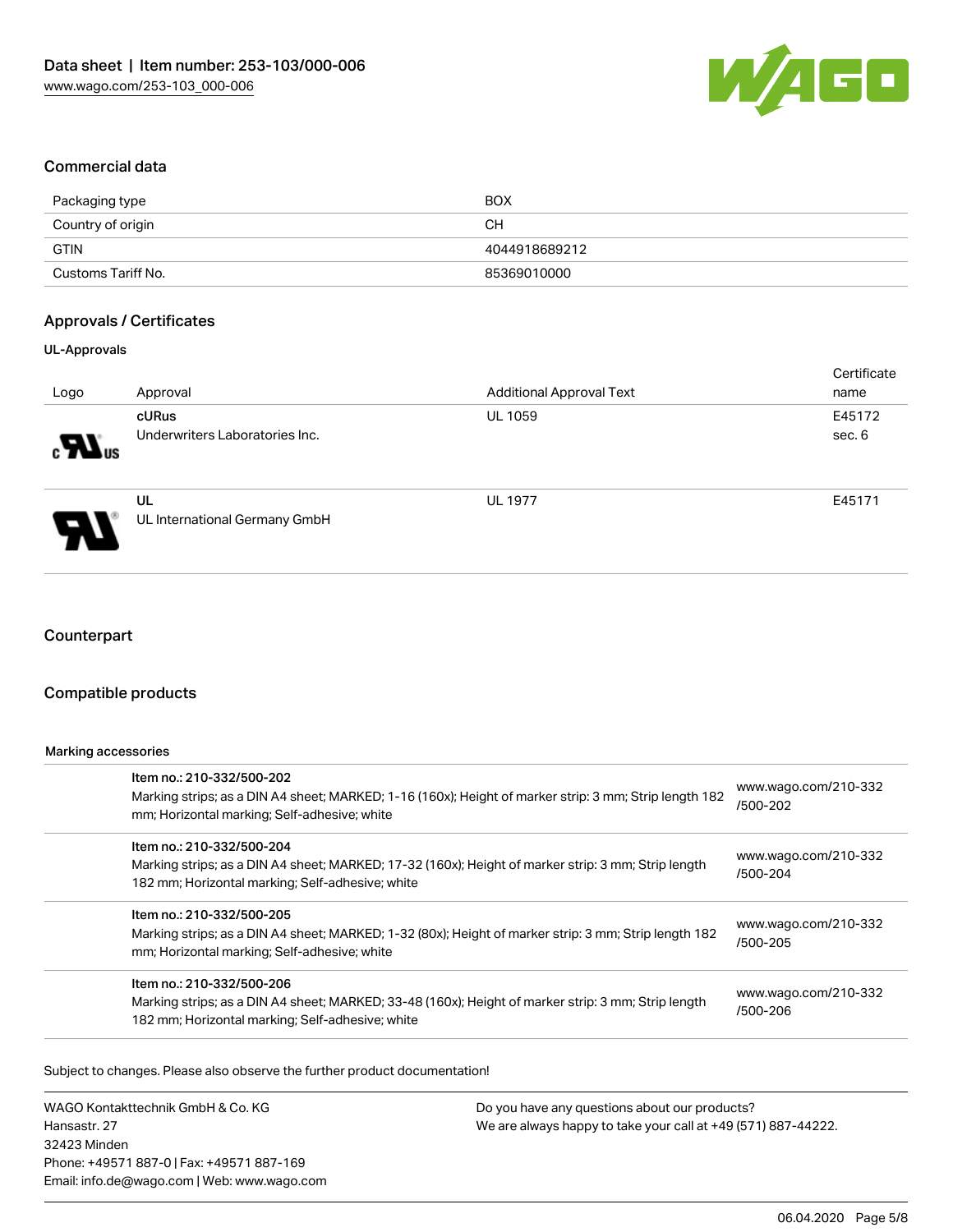## Data sheet | Item number: 253-103/000-006 [www.wago.com/253-103\\_000-006](http://www.wago.com/253-103_000-006)



[www.wago.com/210-833](http://www.wago.com/210-833)

Item no.: 210-833

Marking strips; on reel; 6 mm wide; plain; Self-adhesive; white

| tools |                                                                                                           |                      |
|-------|-----------------------------------------------------------------------------------------------------------|----------------------|
|       | Item no.: 210-647<br>Operating tool; Blade: 2.5 x 0.4 mm; with a partially insulated shaft                | www.wago.com/210-647 |
|       | Item no.: 210-648<br>Operating tool; Blade: 2.5 x 0.4 mm; with a partially insulated shaft; angled; short | www.wago.com/210-648 |
|       | Item no.: 210-719<br>Operating tool; Blade: 2.5 x 0.4 mm; with a partially insulated shaft                | www.wago.com/210-719 |

#### **Downloads**

#### Documentation

| <b>Additional Information</b><br>Technical explanations | Apr 3, 2019 | pdf    | Download |
|---------------------------------------------------------|-------------|--------|----------|
|                                                         |             | 3.6 MB |          |
|                                                         |             |        |          |

## CAD/CAE-Data

# CAD data 2D/3D Models 253-103/000-006 URL [Download](https://www.wago.com/de/d/3D_URLS_253-103_000-006) CAE data EPLAN Data Portal 253-103/000-006 URL [Download](https://www.wago.com/de/d/EPLAN_URLS_253-103%252F000-006) PCB Design URL [Download](https://www.wago.com/de/d/UltraLibrarian_URLS_253-103_000-006)Symbol and Footprint 253-103/000-006 CAx data for your PCB design, consisting of "schematic symbols and PCB footprints", allow easy integration of the WAGO component into your development environment. Supported formats:  $\blacksquare$ Accel EDA 14 & 15

- $\blacksquare$ Altium 6 to current version
- $\blacksquare$ Cadence Allegro
- $\blacksquare$ **DesignSpark**
- $\blacksquare$ Eagle Libraries
- $\blacksquare$ KiCad
- $\blacksquare$ Mentor Graphics BoardStation

Subject to changes. Please also observe the further product documentation!

WAGO Kontakttechnik GmbH & Co. KG Hansastr. 27 32423 Minden Phone: +49571 887-0 | Fax: +49571 887-169 Email: info.de@wago.com | Web: www.wago.com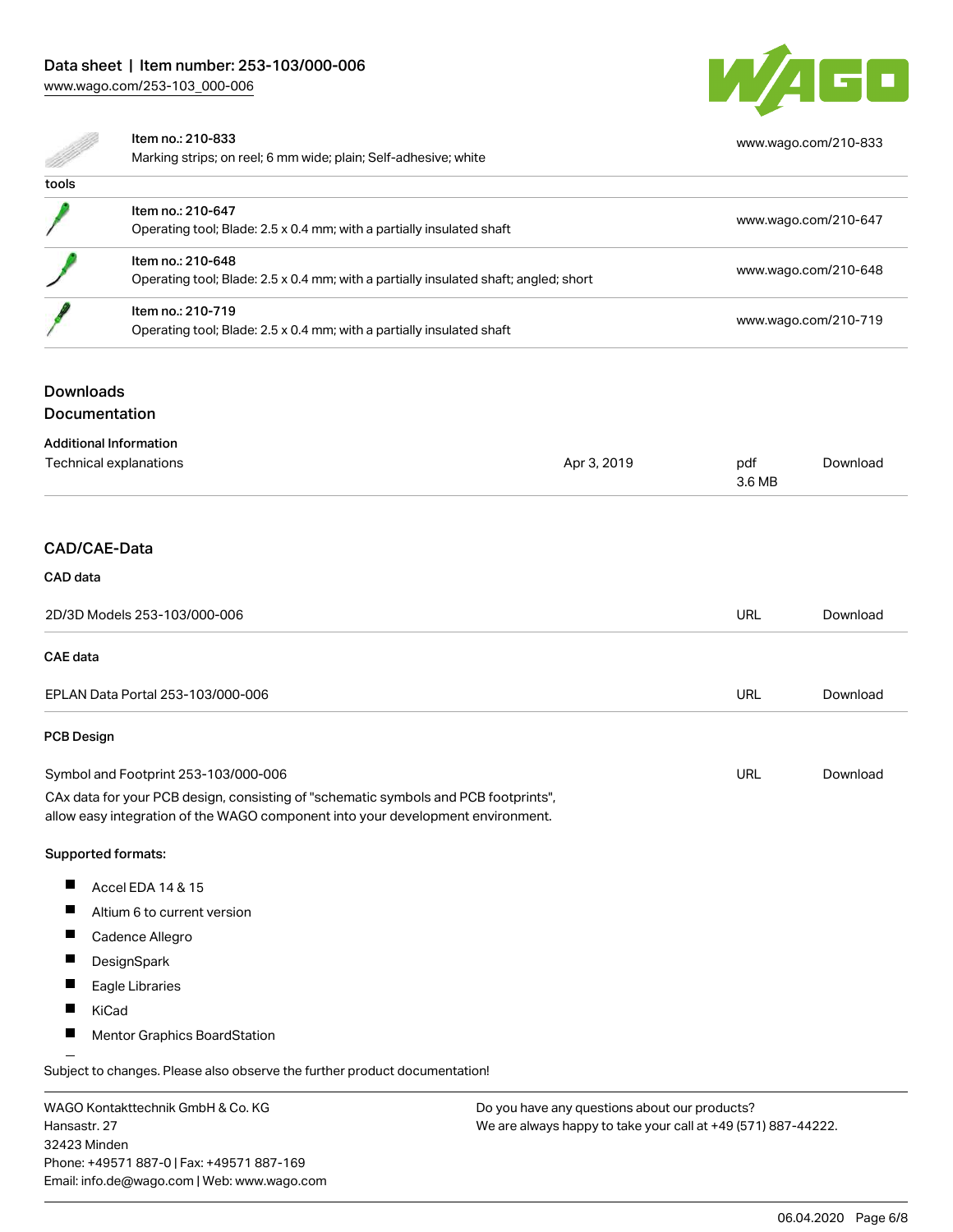

- $\blacksquare$ Mentor Graphics Design Architect
- $\blacksquare$ Mentor Graphics Design Expedition 99 and 2000
- $\blacksquare$ OrCAD 9.X PCB and Capture
- $\blacksquare$ PADS PowerPCB 3, 3.5, 4.X, and 5.X
- П PADS PowerPCB and PowerLogic 3.0
- П PCAD 2000, 2001, 2002, 2004, and 2006
- П Pulsonix 8.5 or newer
- $\blacksquare$ STL
- $\blacksquare$ 3D STEP
- $\blacksquare$ TARGET 3001!
- $\blacksquare$ View Logic ViewDraw
- П Quadcept
- $\blacksquare$ Zuken CadStar 3 and 4
- $\blacksquare$ Zuken CR-5000 and CR-8000

PCB Component Libraries (EDA), PCB CAD Library Ultra Librarian

#### Installation Notes

#### Conductor termination



Inserting a conductor via push-in termination.

Conductor removal

Subject to changes. Please also observe the further product documentation!

WAGO Kontakttechnik GmbH & Co. KG Hansastr. 27 32423 Minden Phone: +49571 887-0 | Fax: +49571 887-169 Email: info.de@wago.com | Web: www.wago.com